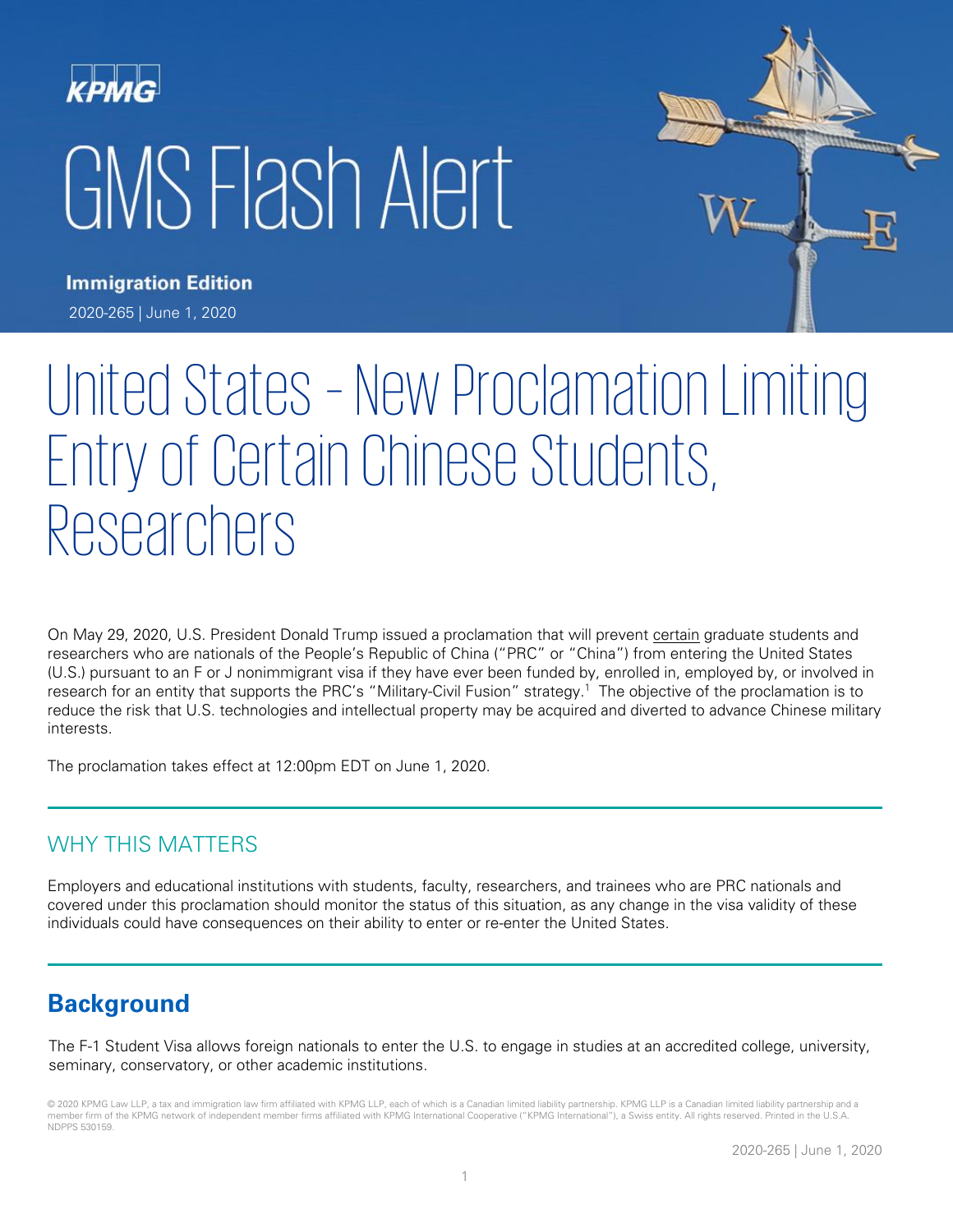The J-1 Exchange Visitor Program allows foreign research scholars, professors, and trainees to study, research, consult, train, and gain exposure to U.S. culture as they gain valuable experience in their chosen occupational field.

F-1 and J-1 visa holders are allowed to visit the U.S. for periods ranging from a few weeks to several years. Both visa programs remain popular among foreign students and American institutions, as they promote cultural exchange between countries and facilitate education, research, and skill development.

# **Exceptions**

Chinese nationals not impacted by the proclamation include:

- Undergraduate students;
- Lawful permanent residents of the U.S.;
- Spouses of a U.S. citizen or lawful permanent resident;
- Members of the U.S. Armed Forces and the spouse or child of a member of the U.S. Armed Forces;
- Those whose travel falls within the scope of section 11 of the United Nations Headquarters Agreement or who would otherwise be allowed entry into the U.S. pursuant to obligations under certain international agreements;
- Individuals studying or conducting research in fields involving information that would not contribute to China's "Military-Civil Fusion" strategy (note that these fields are not specified in the proclamation);
- Persons seeking entry to further important U.S. law enforcement objectives;
- Those seeking entry in the national interest of the U.S.; and
- Individuals seeking asylum, refugee status, withholding of removal, or protection under the Convention Against Torture and Other Cruel, Inhuman or Degrading Treatment or Punishment, consistent with the laws of the United States.

## **Other Details**

The proclamation shall remain in effect until terminated by the president.

The secretary of state maintains discretion to revoke visas of those who are currently in the U.S. pursuant to an F or J visa and meet the suspension criteria. Typically, visa revocations are handled by the U.S. Department of State. A revoked visa is no longer valid and, therefore, may not be used to seek admission to the United States.

The proclamation also directs U.S. immigration authorities to review both nonimmigrant and immigrant visa programs within 60 days and recommend other measures that the president may implement to reduce the risk of U.S. technology and intellectual property being acquired and used to further Chinese military capabilities.

<sup>© 2020</sup> KPMG Law LLP, a tax and immigration law firm affiliated with KPMG LLP, each of which is a Canadian limited liability partnership. KPMG LLP is a Canadian limited liability partnership and a member firm of the KPMG network of independent member firms affiliated with KPMG International Cooperative ("KPMG International"), a Swiss entity. All rights reserved. Printed in the U.S.A NDPPS 530159.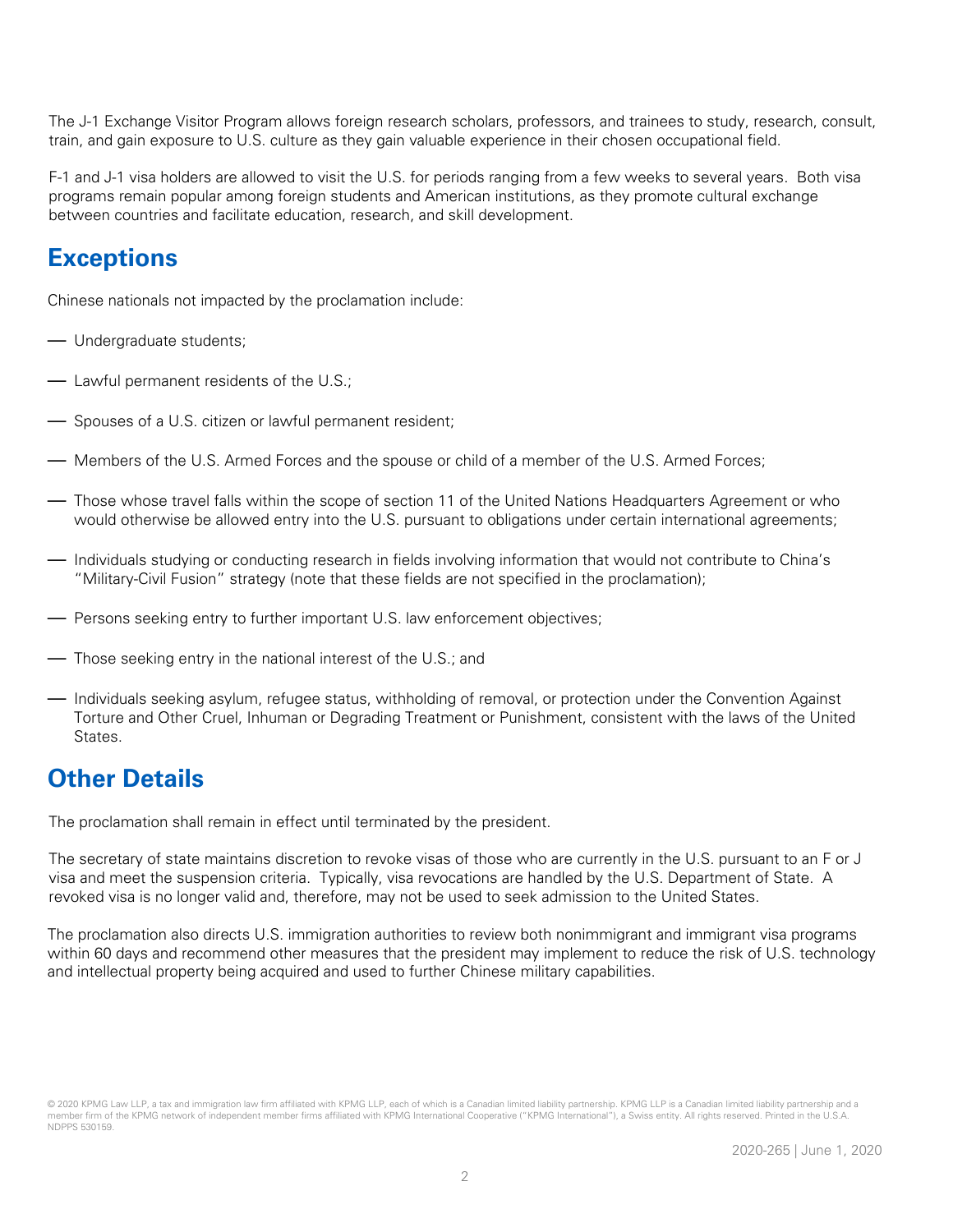#### KPMG NOTE

The New York Times reports that there are approximately 360,000 Chinese students in the U.S., and visa revocations could affect at least 3,000 of these students, some of whom are working on critical projects.<sup>2</sup>

#### FOOTNOTES:

1 See May 29, 2020 "[Proclamation on the Suspension of Entry as Nonimmigrants of Certain Students](https://www.whitehouse.gov/presidential-actions/proclamation-suspension-entry-nonimmigrants-certain-students-researchers-peoples-republic-china/) and Researchers [from the People's Republic of China.](https://www.whitehouse.gov/presidential-actions/proclamation-suspension-entry-nonimmigrants-certain-students-researchers-peoples-republic-china/)"

2 See E. Wong and J.E. Barnes, "U.S. to Expel Chinese Graduate Students With Ties to China's Military Schools," The New York Times (online), May 28, 2020 at: [https://www.nytimes.com/2020/05/28/us/politics/china-hong-kong-trump](https://www.nytimes.com/2020/05/28/us/politics/china-hong-kong-trump-student-visas.html)[student-visas.html](https://www.nytimes.com/2020/05/28/us/politics/china-hong-kong-trump-student-visas.html) . (Note that this is a 3rd party (non-governmental, non-KPMG) website. Providing this link does not represent an endorsement of this website by KPMG.)

\* \* \* \*

© 2020 KPMG Law LLP, a tax and immigration law firm affiliated with KPMG LLP, each of which is a Canadian limited liability partnership. KPMG LLP is a Canadian limited liability partnership and a member firm of the KPMG network of independent member firms affiliated with KPMG International Cooperative ("KPMG International"), a Swiss entity. All rights reserved. Printed in the U.S.A. NDPPS 530159.